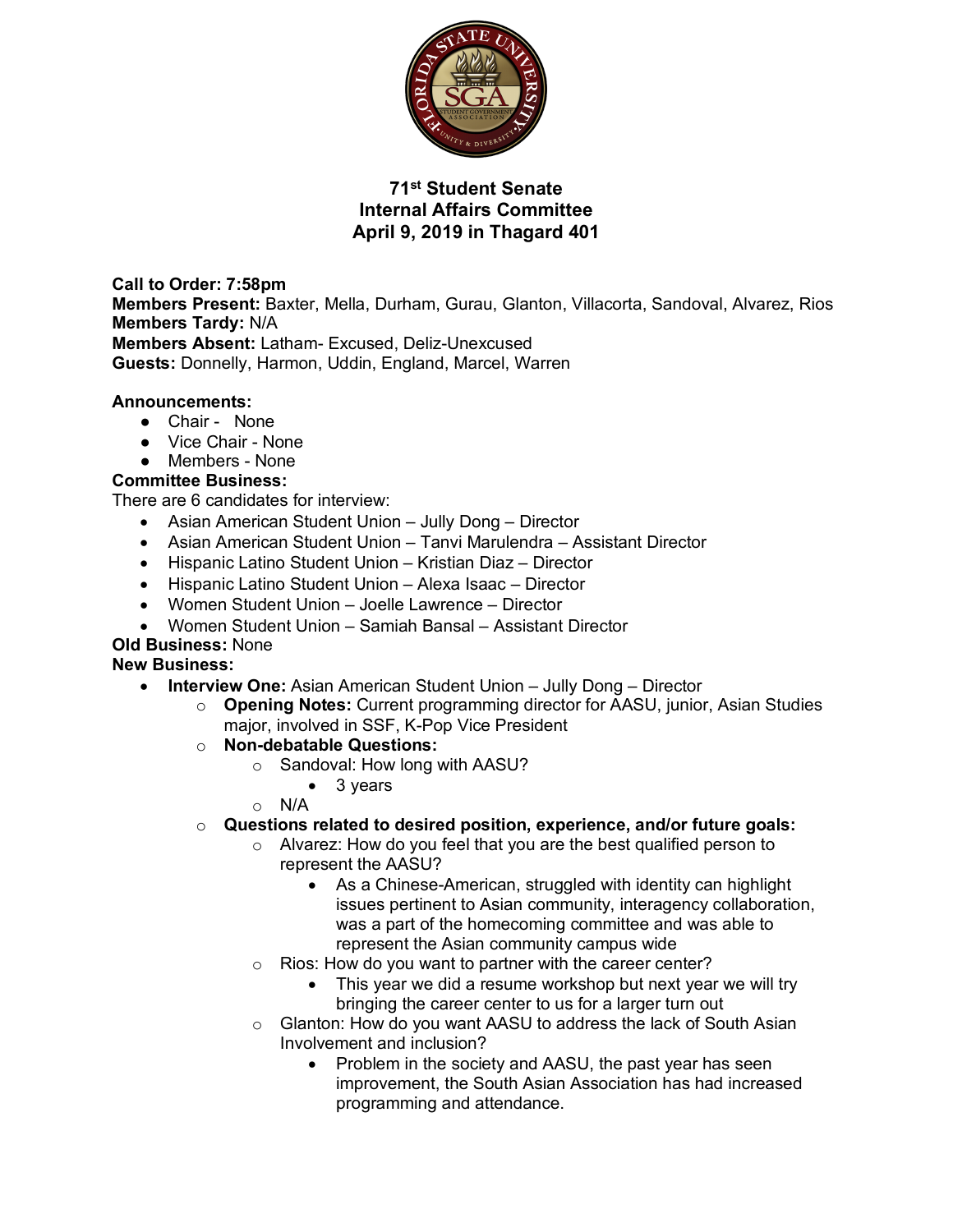

- o Sandoval: What is your goal for the affiliates?
	- We can improve room reservations for affiliates so there is not conflict between programming, we implemented a timeline and that has improved. More interaction with affiliate leadership
- o Villacorta: What flaws did you find with the previous leadership and how would you improve?
	- A lot of interaction with the e-board and AASU but we can improve how we interact with the affiliates with more personal relationships

## o **Questions of Character:**

- o Alvarez: How will you manage the time commitment of being an agency director with your academic and personal life?
	- I will limit other involvements next year, academically I will have completed my major so I will have time to commit to AASU
- o Baxter: What is your definition of the next level of leadership for AASU?
	- I could start building up AASU with more programming, we have a good foundation, but I want more agency collaboration, international students, and our affiliates
- o Gurau: How will you being a shy person affect your position?
	- I have been growing since my freshman year, so I have been making steps putting myself out there, but I have found the passion I have for APIA advocacy and how much my identity means to me.
- o **Other Questions:** None
- o **Closing Notes:** Thank you and I hope I gave you a vision of what I want to build for AASU next semester
- o **Deliberations:**
	- o Roundtable
		- Call to Question Gurau, Second Alvarez
- o **Voting Results**

**Yay: (8)** Alvarez, Baxter, Glanton, Gurau, Mella, Rios, Sandoval, Villacorta, **Nay: (0)** 

- **ABS: (0)**
- **Interview Two:** Asian American Student Union Tanvi Marulendra Assistant Director
	- o **Opening Notes:** First generation, Indian-American, sophomore, Parents ensured she had a deep connection to her culture (art, dance, and language). Wanted to continue engaging in her culture and found a home in AASU. AASU was a way for her to define her identity and interact with impactful student leaders. Grew personally and professionally in her role on AASU e-board. Wants to continue that growth with being AD for next year and also give back to younger Asian Americans.
	- o **Non-debatable Questions:**
		- o Alvarez: How long have you been involved with AASU?
			- 1 year
		- o Mella: Are you a part of the community service committee still?
			- Yes, I am currently chair
	- o **Questions related to desired position, experience, and/or future goals:**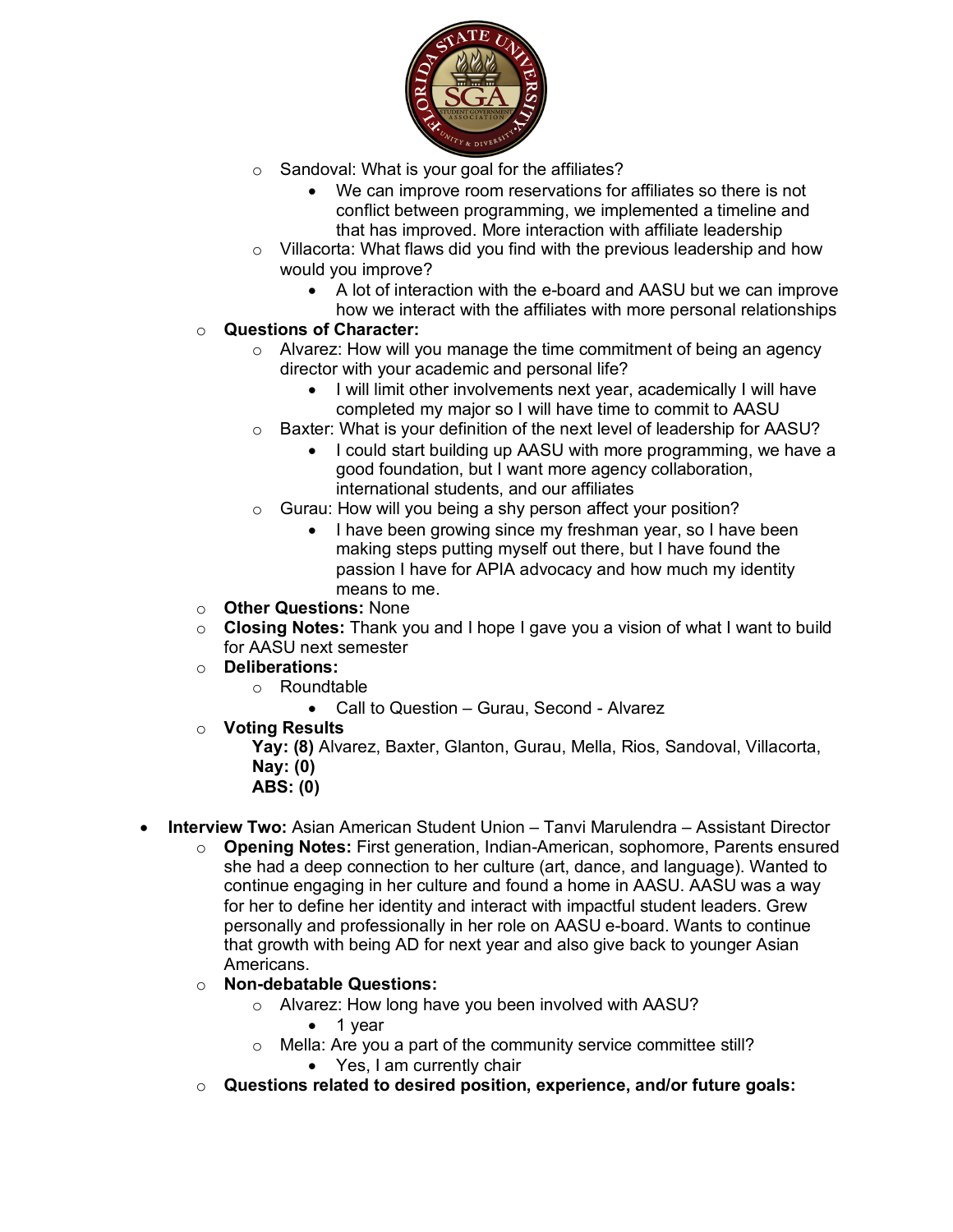

- o Alvarez: From your past experiences, in your opinion, what is the best way to reach out to smaller affiliates?
	- I think face to face meetings are best, so I plan to have one face to face meeting every month with affiliate leadership.
- o Villacorta: What flaws did you see in the previous leadership and how do you plan to improve it?
	- Not the great communication with affiliates so improving how we communicate in a timely manner and enthusiastically?
- o Alvarez: How do you plan to improve representation for AASU?
	- Lack of accurate representation and helping members improve their passions
- o Villacorta: How do you plan to engage affiliates?
	- Deeper relationships and involving them in programing
- $\circ$  Mella: In your past involvement, how do you think you can better prepare for programming?
	- More direct communication
- o **Questions of Character:**
	- o Sandoval: What would the "month" theme be'?
		- Something centered around identity because that has been so important to me. 'Momentum' with the progress we have seen in media representation
	- o N/A
	- $\circ$  N/A

## o **Other Questions:**

- o Harmon: How has secretary of AASU prepared you for this role?
	- I have had experience and exposure to all the e-board positions so I can help them with anything that needs to be done as well as being a helping hand to affiliates.
- o Donnelly: How would you further diversity and inclusion in relation with AASU?
	- I would continue to co-sponsor with other agencies and organizations as well as educating our own community of stereotype and hardships as AASU. I would like to implement a townhall. I would like to utilize more visible and shareable works with the community.
- o **Closing Notes:** I am excited to continue working with AASU

## o **Deliberations:**

- o Roundtable
	- Call to Question: Villacorta, Second-Mella
- o **Voting Results**
	- **Yay: (7)** Baxter, Glanton, Gurau, Mella, Rios, Sandoval, Villacorta **Nay: (0)**
	- **ABS: (1)** Alvarez
- **Interview Three:** Hispanic Latino Student Union Kristian Diaz Director
	- o **Opening Notes:** Programming coordinator for HLSU, Cuban and Puerto Rican, from Miami, Strong relationship with grandmother who raised, has loved to give back to the community, wants to enact change in the culture at FSU
	- o **Non-debatable Questions:**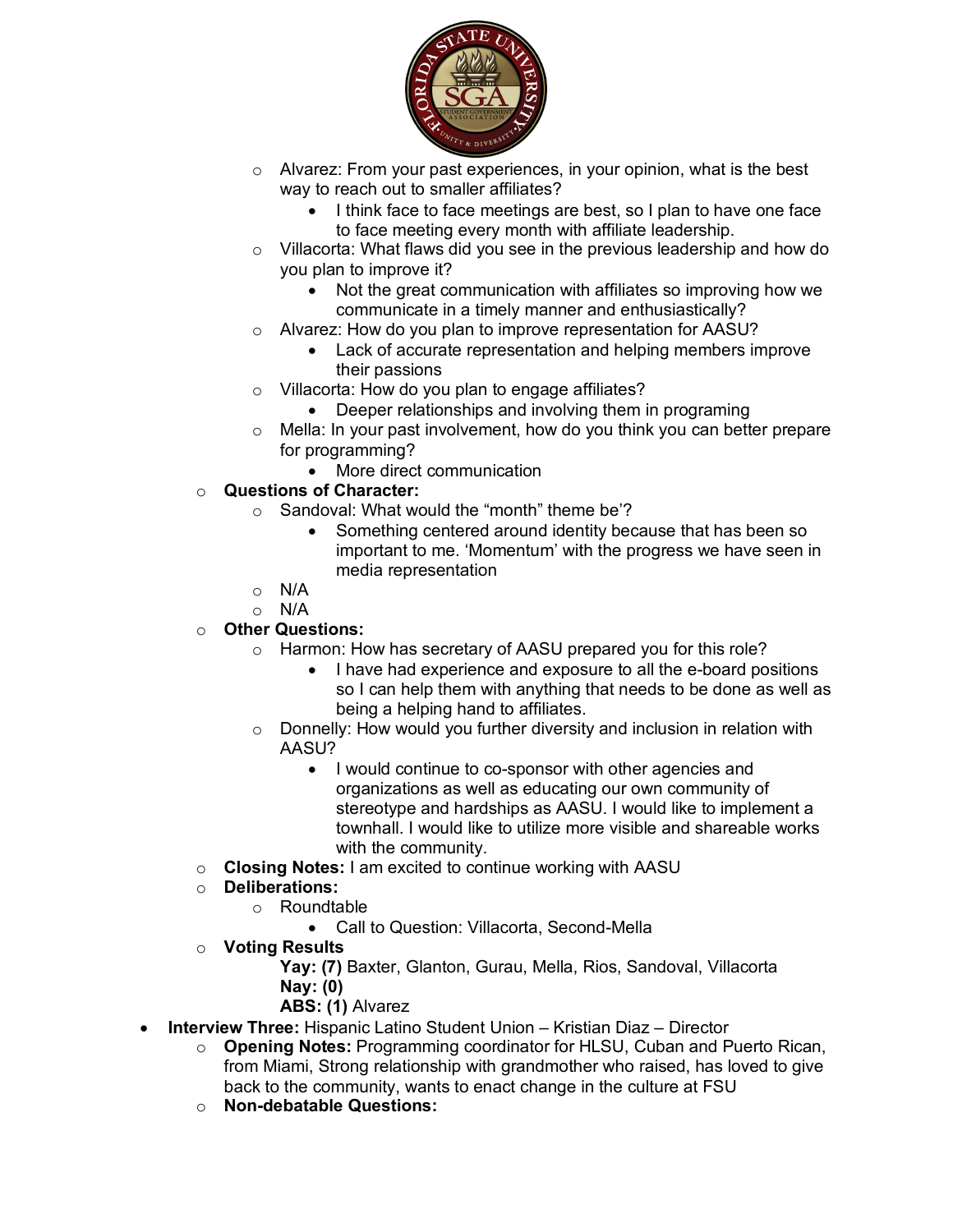

- o Glanton: What year are you?
	- Sophomore

 $\circ$  N/A

- o **Questions related to desired position, experience, and/or future goals:**
	- o Alvarez: What are your 3 primary goals as director?
		- Education educate students of Latinx and Hispanic culture, increase involvement on campus through education. Communityfurther community and build up relationships with affiliates and address discrimination and to give back to community through service (Godby partnership). Inclusivity- change the name from Latino to Latinx so that everyone is included in the agency and increase affiliate involvement
	- o Villacorta: How do you plan to recruit new members who may be intimidated to get involved?
		- More visibility to affiliates by bringing them into a smaller place and then increase our relationships with our affiliates
	- Villacorta: What would you do to increase retainment?
		- We need to increase the amount of feedback that we are getting from students so we can know what programming and events they would like to see. We want to have feedback and town halls.
	- o Baxter: How have your previous leadership positions help you as director?
		- They have taught me about inclusivity and increased compassion and understanding. I learned to be open to all identities. I have learned how to get involved in other areas on campus.
	- $\circ$  Rios: As director how would you bridge the divides within the community?
		- More collaboration between affiliates and be the facilitator between the communities
	- o Villacorta: What flaws did you find with previous leadership and how would you improve it?
		- Alvarez Seconds
		- Communication. We started off moving groupme and so we have moved to another platform so important information is not lost.

## o **Questions of Character:**

- o Alvarez: What makes you the most qualified?
	- I have served as the programming coordinator, so I have had communications with e-board and affiliates. I was an advocate, using my position as a platform for my constituent's voice
- $\circ$  Glanton: Tell me about a time that you have made a difficult or unpopular decision
	- Facilitate social media, people disagreed with what the posts should be wanted to move from a formal platform to a more exciting and interactive platform
- o V: How has your experience prepared you to encourage diversity and fight ignorance?
	- Important to find the middle ground which is something learned through PeaceJam
- o **Other Questions:**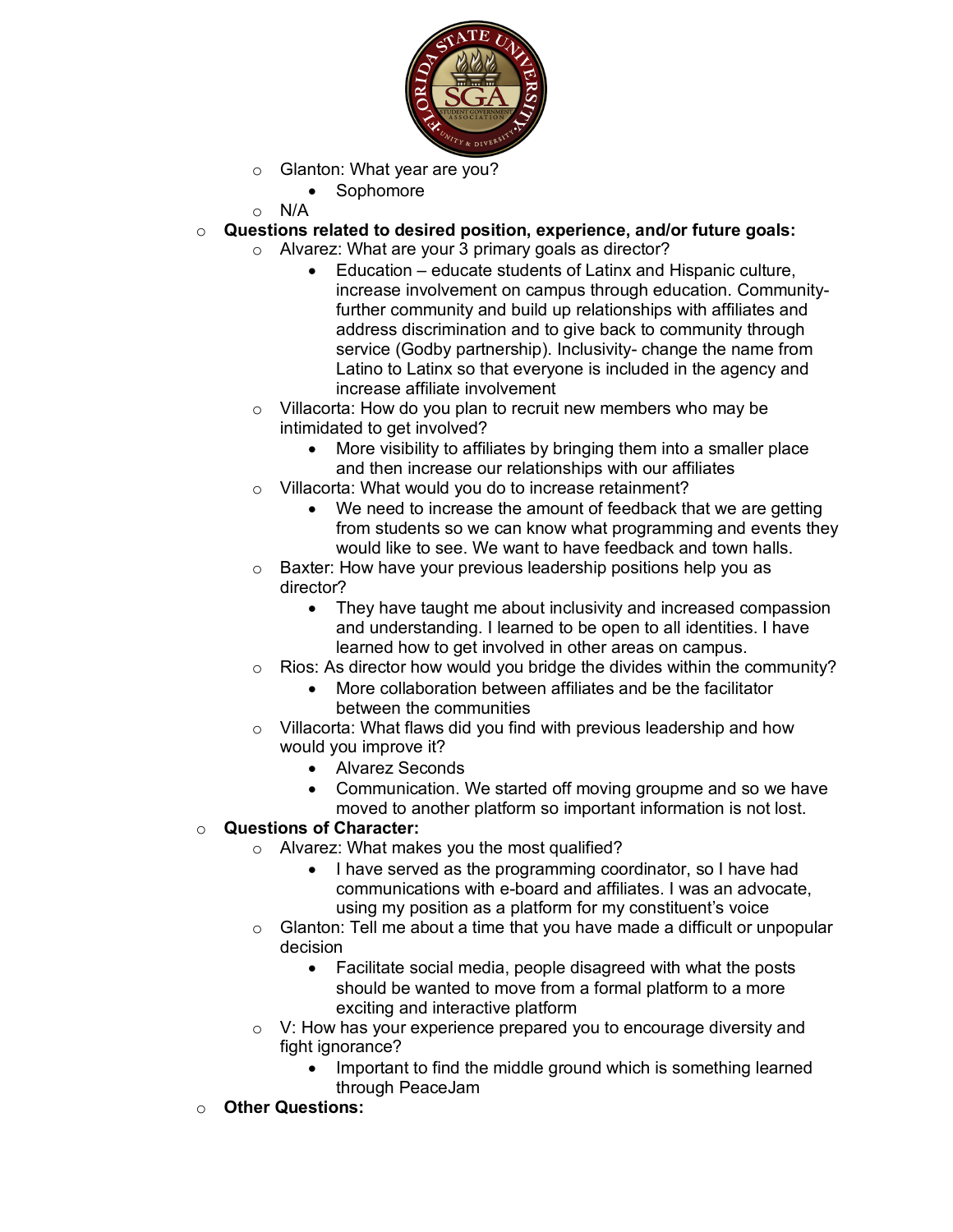

- o Garcel: How will you work with other agencies to bridge the divide?
	- Making sure events do not overlap so people with multiple identities can go to multiple events.
- o Garcel: How would you deal with inactive affliates?
	- Making sure affiliates do not go inactive in the first place by providing resources and assistance if needed.
- o Donnelly: How will you further HLSU goals for the community?
	- By increasing visibility on campus by increasing how many flyers we are posting.
- o **Closing Notes:** Thank you
- o **Deliberations:**
	- o Roundtable
		- Call to Question Sandoval, Second- Rios
- o **Voting Results**

**Yay: (8)** Alvarez, Baxter, Glanton, Gurau, Mella, Rios, Sandoval, Villacorta

- **Nay: (0)**
- **ABS: (0)**
- **Interview Four:** Hispanic Latino Student Union Alexa Isaac Assistant Director
	- o **Opening Notes:** Sophomore, Puerto Rican, current programming director for HLSU, first generation, undergraduate senator, aspirations to serve community and found passion in HLSU
	- o **Non-debatable Questions:**
		- o A: How long have you been involved with HLSU?
			- 2 years
		- o N/A
	- o **Questions related to desired position, experience, and/or future goals:**
		- o Villacorta: How do you plan to recruit new members who are reluctant to get involved?
			- Wants to plan a summer week to encourage incoming freshman to get involved, increase tabling, and being relatable
		- o Villacorta: How do you plan to retain new and existing members?
			- Wants to open up executive board meetings to the student body so that students feel heard by the agency. Increased social media activity
		- o Baxter: How would you enforce diversity and inclusion
			- We can have more events with affiliates especially during heritage month and look for collaboration with affiliates and not just other agencies. Mover carnival to the Fall so that affiliates are able to interact with each other sooner.
		- o Alvarez: How would you ensure that affiliates stay involved?
			- We need to limit how many transitions in leadership we have per year and streamline what is being transitioned from administration to administration. Increase the number of one on ones with affiliates
		- o N/A
			- $N/A$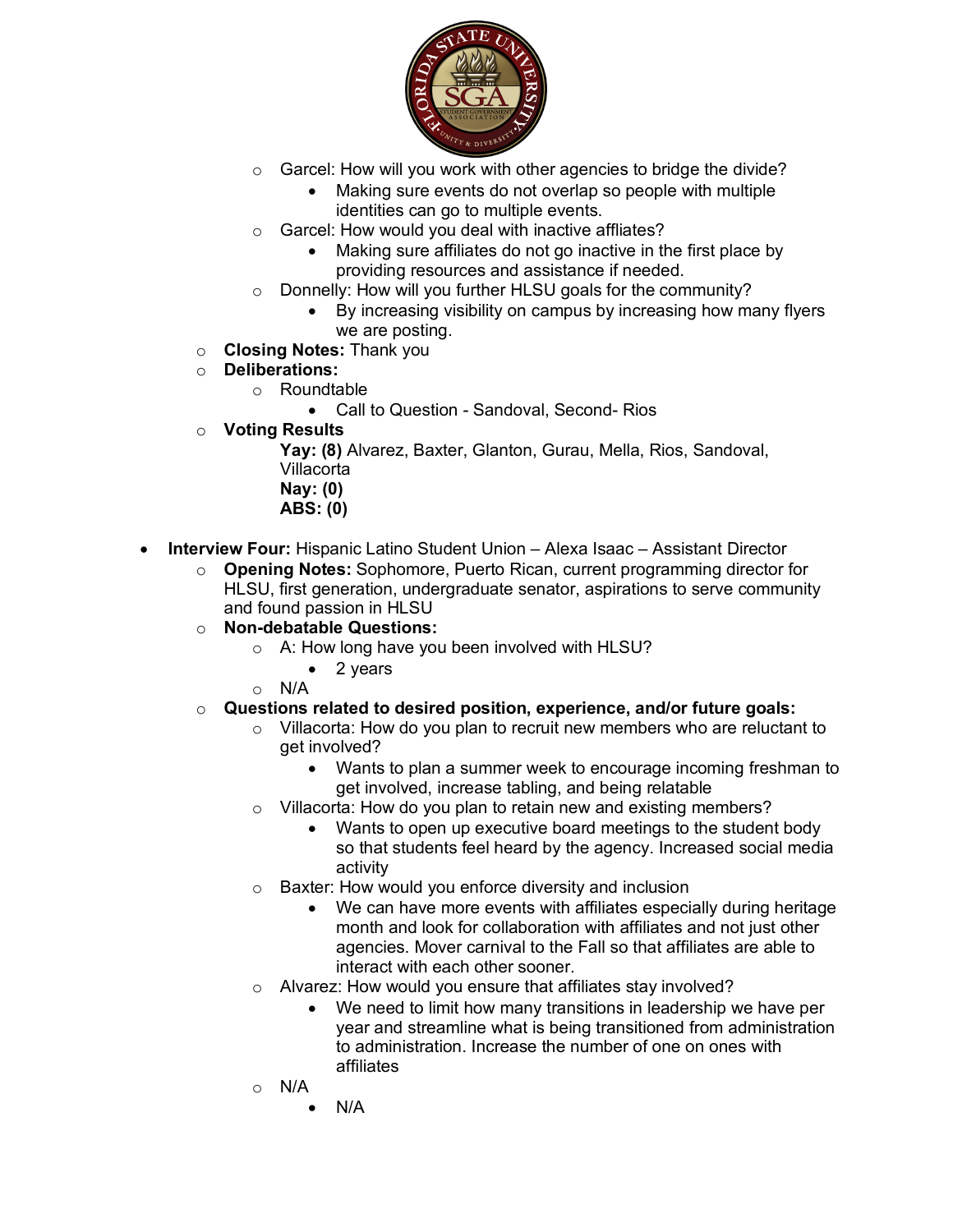

- o **Questions of Character:**
	- $\circ$  N/A
	- $\circ$  N/A
	- $\circ$  N/A
- o **Other Questions:** N/A
- o **Closing Notes:**
- o **Deliberations:**
	- o **Roundtable**

#### • **Call to Question- Baxter, Second-Villacorta**

o **Voting Results**

**Yay: (8)** Alvarez, Baxter, Glanton, Gurau, Mella, Rios, Sandoval, Villacorta **Nay: (0) ABS: (0)**

- **Interview Five:** Women Student Union Joelle Lawrence Director
	- o **Opening Notes:** junior, EWM major, involved with WSU for 3 years, became the organization of women leaders' coordinator, found WSU that has allowed to develop personally and professionally
	- o **Non-debatable Questions:**
		- o N/A
		- o N/A
	- o **Questions related to desired position, experience, and/or future goals:**
		- o Alvarez: How will you adjust the amount of programming for the increased membership of WSU?
			- More pointed programming that aligns with the mission statement of WSU through intersectionality
		- Sandoval: How do you plan to uphold diversity and inclusion?
			- Diversity and inclusion are at the core of WSU believes in intersectional feminism, making sure every attendee feels included
		- o Gurau: How do you plan on reaching out to freshmen?
			- Developed a program to encourage  $1<sup>st</sup>$  and  $2<sup>nd</sup>$  year students to get involved and increase visibility to strong women leaders
		- o Villacorta: What goals do you have to make sure that all gender identities are included?
			- Encourage gender inclusive language and using pronouns. Making sure that e-board knows about inclusive language
		- o Mella: What inspired you to be director?
			- Previous directors were a big inspiration
	- o **Questions of Character:**
		- o Alvarez: What were your difficulties as assistant director and how were you able to turn them into strengths?
			- Communication. I learned how to ask for help when I needed it and communicate effectively
		- $\circ$  N/A
		- $\circ$  N/A
	- o **Other Questions:**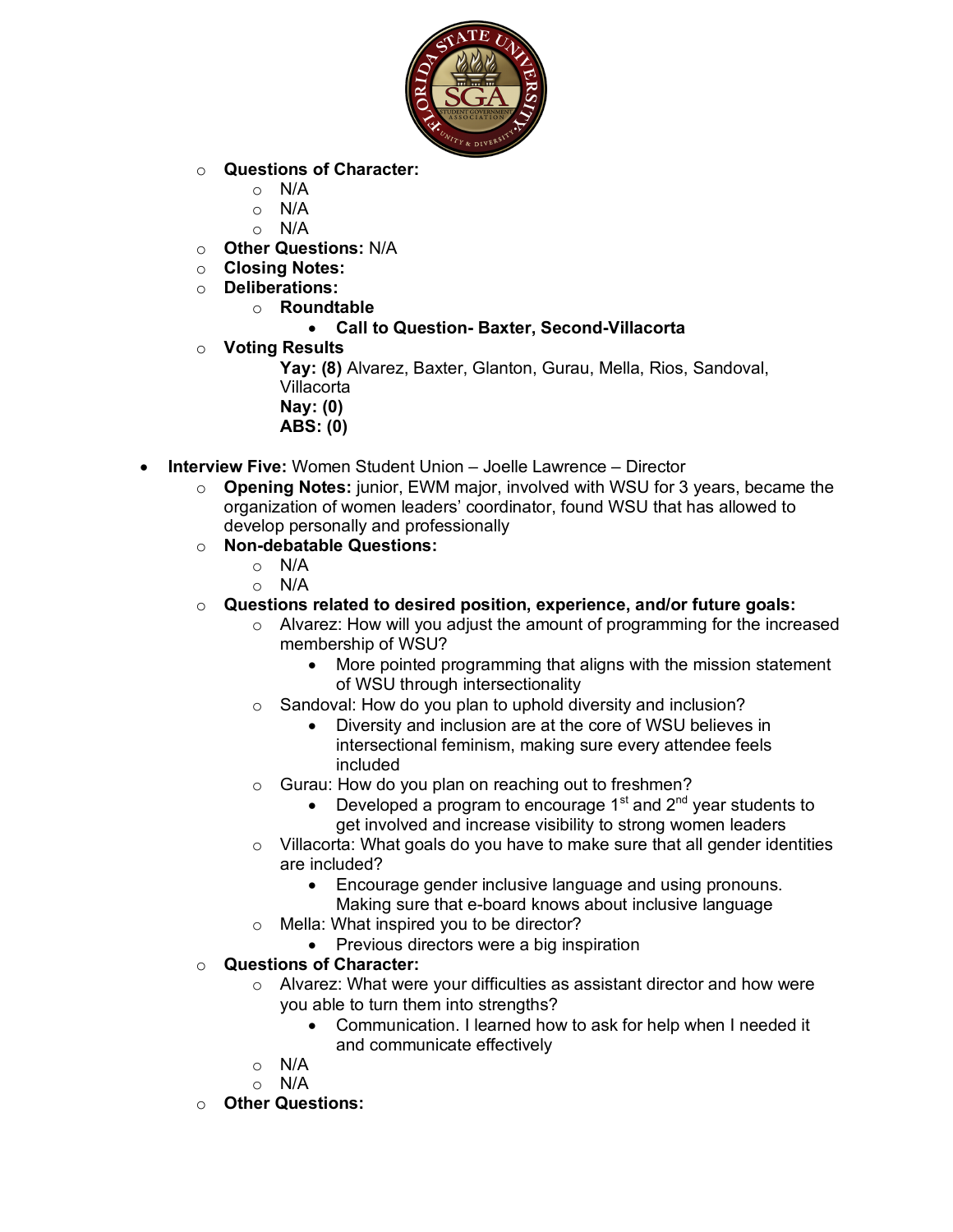

- o **Closing Notes:** Thank you
- o **Deliberations:**
	- o Roundtable
		- Call to Question Baxter, Second- Rios
- o **Voting Results**

**Yay: (7)** Alvarez, Baxter, Glanton, Gurau, Mella, Rios, Villacorta **Nay: (0) ABS: (1)** Sandoval

- **Interview Six:** Women Student Union Samiah Bansal Assistant Director
	- o **Opening Notes:** sophomore, criminology major, membership coordinator for WSU, loved the programming and education offered by WSU
	- o **Non-debatable Questions:**
		- $\circ$  N/A
		- o N/A
	- o **Questions related to desired position, experience, and/or future goals:**
		- o Sandoval: What do you want to see for the Woman Initiative and affiliates?
			- Continue the Woman's Initiative with a mentorship program with campus wide woman leadership and more organizations involved with the initiative.
		- o Mella: How do you plan to bring women together?
			- Continuing the Woman's Initiative and create programs and services on campus that are involved with the initiative
		- o Alvarez: What goals do you have to increase visibility to woman leadership?
			- A week of programing with our affiliates and increase the amount of bonding programming with organizations. Bring more awareness to underrepresented woman on campus (like woman who have kids)
		- o Villacorta: What flaws did you see in the previous leadership and how do you plan to improve it?
			- Communication. Increase transparency and accountability within the e-board
		- o Baxter: How would WSU mentorship be different from other organizations?
			- Hope to have mentorship be intersectional and more partnerships on campus
	- o **Questions of Character:**
		- o Alvarez: Why are you the most qualified?
			- I have been active and held leadership positions, reliable, was heavily involved in programming
		- o N/A
		- o N/A
	- o **Other Questions:**
	- o **Closing Notes:** Thank you
	- o **Deliberations:**
	- o **Voting Results**